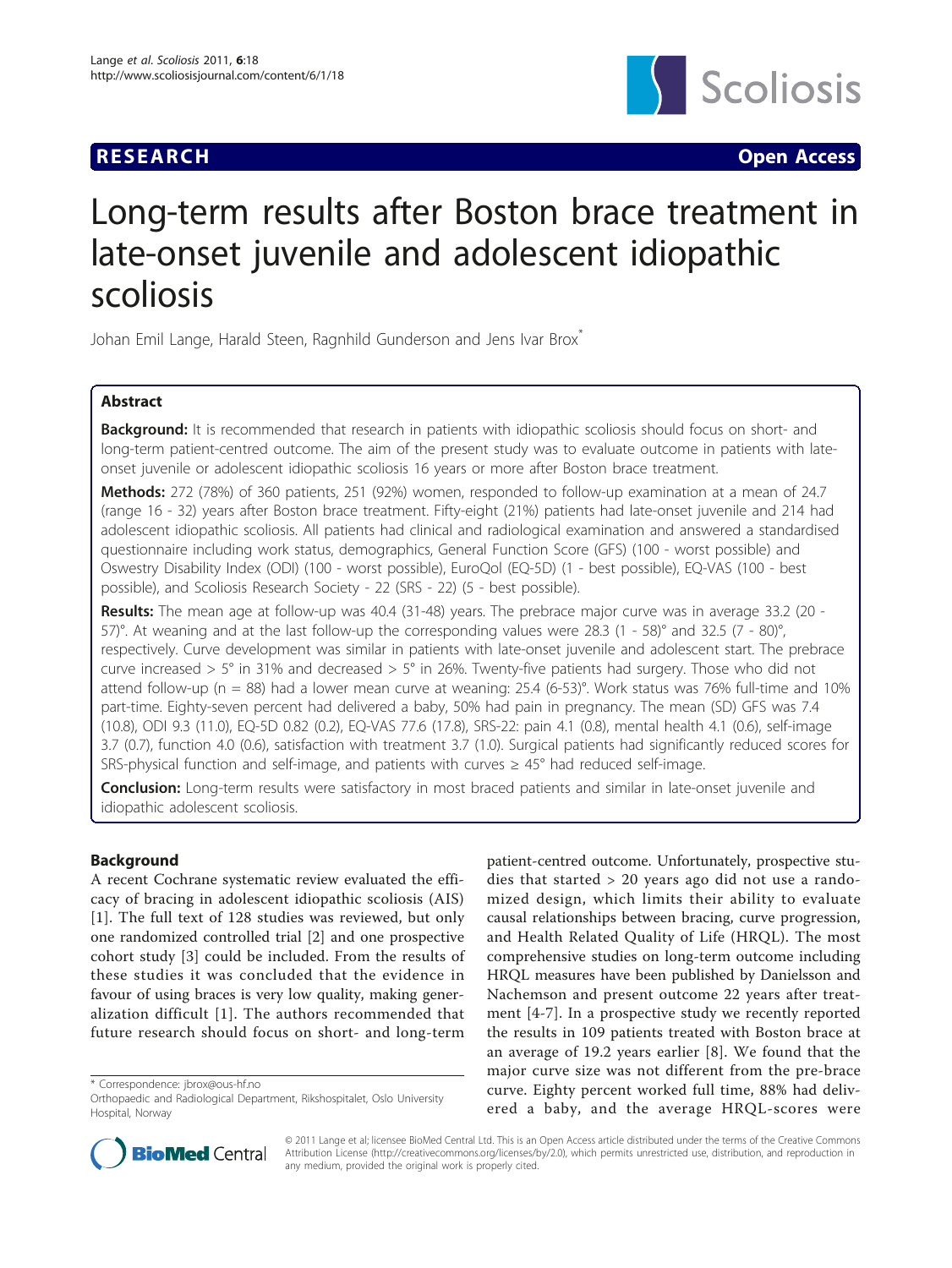comparable with the results reported by Danielsson and Nachemson and in the same range as in the normal population. Scoliosis Research Society - 22 (SRS - 22) scores were in the same range as in a study evaluating 109 patients 10-years after surgery using third-generation instrumentation [[9](#page-8-0)]. In particular, the mean score for self-image was identical, while patient satisfaction was slightly worse.

Weigert et al. compared results in 49 patients with Boston brace only, 41 patients with surgery, and 33 patients treated with brace and surgery at minimum 2 years follow-up [\[10](#page-8-0)]. They reported that surgically treated patients had better scores for post-treatment selfimage and satisfaction, while the brace only treated patients had a higher level of general activity. They also found that the double-treated group scored highest in most of the domains including satisfaction, and concluded that brace treatment did not have any long-lasting negative effect on HRQL, causing no more psychological harm to the teenager than providing benefit.

The aim of the present study was to evaluate progression of the scoliotic curve and to report HRQL, using both validated scoliosis specific and generic questionnaires, in patients with idiopathic scoliosis 16 years and more after Boston brace treatment. We particularly wanted to compare results in patients presenting at an early age (late-onset juvenile scoliosis, 7-9 years) with patients presenting after 10 years (AIS), and in patients with curve progression to  $\geq 45^{\circ}$  and  $\lt 45^{\circ}$ , respectively, with the results in those who had surgery after bracing.

# Methods

Long-term results in 109 of 138 patients with AIS who were treated with Boston brace at Sophies Minde Orthopaedic Hospital (Orthopaedic Department, Oslo University Hospital, Rikshospitalet) in Oslo, Norway from 1976-88 and who had their last earlier follow-up no longer than 2 years after brace weaning, have been published previously [[8\]](#page-8-0). These patients were not included in the present study.

We carefully evaluated the medical journals of the remaining 480 patients who had been braced for scoliosis and prospectively followed during the same period, and identified 369 patients with idiopathic scoliosis. These patients were invited for long-term follow-up. We included both patients with late-onset juvenile and AIS. Late-onset juvenile idiopathic scoliosis is discovered at 7 to 10 years, while AIS is discovered at 10 years of age or older [[11\]](#page-8-0).

In general we followed the SRS committee criteria, which recommend bracing for curves that measure between 25° and 40° and surgery for curves that are greater than 45° during the growth phase and that the brace should be prescribed until growth of the spine has stopped [http://www.srs.org/professionals/condition](http://www.srs.org/professionals/conditions_and_treatment/adolsescent_idiopathic_scoliosis/treatment.htm)[s\\_and\\_treatment/adolsescent\\_idiopathic\\_scoliosis/treat](http://www.srs.org/professionals/conditions_and_treatment/adolsescent_idiopathic_scoliosis/treatment.htm)[ment.htm.](http://www.srs.org/professionals/conditions_and_treatment/adolsescent_idiopathic_scoliosis/treatment.htm) Accordingly, the indication for bracing was a major scoliotic curve  $\geq 20^{\circ}$  with an observed progression  $> 5^{\circ}$  after 4 months and Risser sign  $< 4$ . Prior to bracing standing radiographs were taken in the front and lateral projections. Patients had follow-up with clinical and radiological examination at 4 months intervals throughout the brace treatment period. Wearing of the brace was assessed by one orthopaedic surgeon (JEL) and reported as used as prescribed, irregular, or aborted. Patients were recommended to use the brace for 23 hours daily. Wearing of the brace < 20 hours daily was described as irregular.

Physiotherapy was not prescribed in addition to bracing, but in general patients were recommended to participate in physical activity at school and leisure time. They were advised not to carry heavy loads, and in case they had a long walk to school they were given two sets of schoolbooks.

Brace weaning was carried out either 2 years after menarche or at Risser sign 5, in some patients at Risser sign 4. After weaning all patients had follow-up examination at 6, 12, and 24 months.

A standardised form was used to obtain clinical and radiological data. Radiological measurements were performed by an orthopaedic surgeon (JEL) and controlled by an experienced radiologist (RG). Both used the Cobb method, digital measurements were used at long-term follow-up. The intra-observer error for the Cobb angle was about 3° in a recent study using manual and digital measurements, and  $< 5^{\circ}$  in a previous study [\[12](#page-8-0),[13\]](#page-8-0). In the present study the measurement error was within these limits as evaluated by the reproducibility of radiographic readings of repeated measurements of all radiographs from 10 patients at regular intervals. In patients with double thoraco-lumbar curves the largest curve prior to bracing was defined as the major curve.

#### **Ouestionnaires**

At long-term follow-up, all patients first filled in a standardised questionnaire and thereafter they had clinical and radiological examination. The questionnaire comprised validated measures of pain, disability, quality of life and work, and questions about demographics.

Evaluation of work status included questions about paid work (full-time, part-time, not working) and status if not working (on sick leave, vocational or medical rehabilitation, disability pension, unemployed, homemaker, or student) [[14](#page-8-0)]. Norway has a National Social Security System that covers all inhabitants. Patients on sickness certification receive 100% benefit up to one year. Thereafter, they receive medical or vocational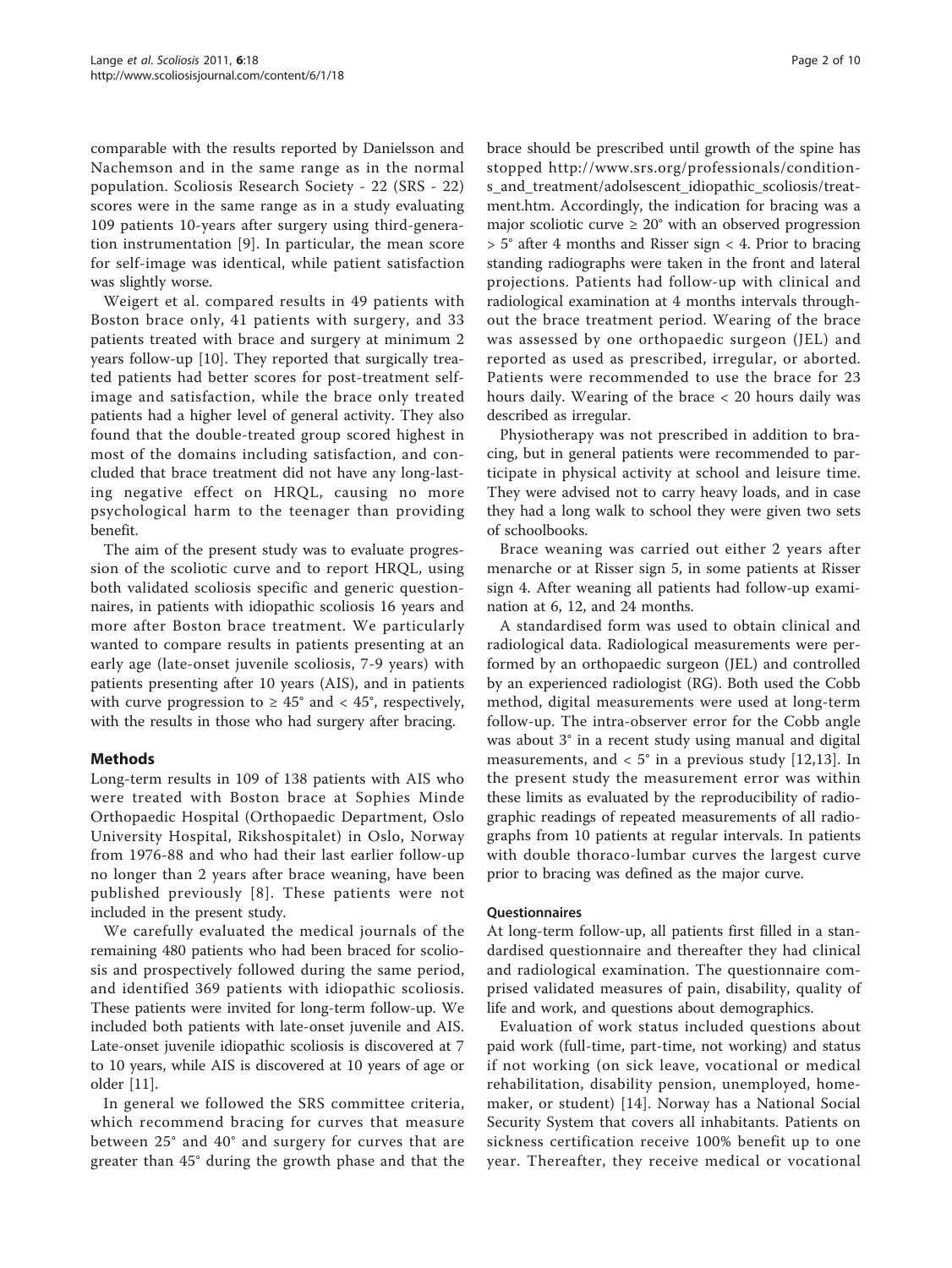rehabilitation in order to reduce disability. If the patients are not able to work after rehabilitation they receive a disability pension with a lower benefit.

The General Function Score (GFS) was used to measure back-related disability in activities of daily living [[15\]](#page-8-0). Patients answered nine questions wherein 100% represents maximum disability.

The Norwegian version of the original Oswestry Disability Index (ODI) (version 1.0) was used to evaluate back-specific disability [\[14](#page-8-0),[16\]](#page-8-0). This score has 10 questions about pain and pain-related disability in activities of daily living and social participation wherein 100% represents the worst imaginable pain and disability.

Patients rated their overall function by the Global Back Disability Question [[14](#page-8-0)]. This is a single question designed to measure the patients' overall rating of their back disability today. There were five response alternatives ranging from "excellent, none or unimportant complaints," to "miserable, worse, not self-reliant in activities of daily living".

EuroQol is a generic (non-disease specific) instrument for measurement of quality of life [\[17](#page-8-0)-[19](#page-8-0)]. The questionnaire includes five items regarding quality of daily life, covering the domains of mobility, self-care, usual activities, pain and discomfort, and anxiety and depression (EQ-5D), and a visual analogue score for assessment of overall current health (EQ-VAS). The index score (EQ-5D) range from -0.59 for the worst possible health state to +1.00 for the best possible health state. Patients rate their overall current health (EQ-VAS) from 0 (worst imaginable) to 100 (best imaginable).

The Scoliosis Research Society 22 questionnaire (SRS-22) is validated and widely used for evaluation of healthrelated quality of life in AIS [[20](#page-8-0),[21](#page-8-0)]. A recently translated and validated Norwegian version was used in the present study [[22](#page-8-0)]. The SRS-22 covers five domains (function/activity, pain, self-perceived image, mental health, and satisfaction with treatment). Each item has 5 verbal response alternatives ranging from 1 (worst) to 5 (best). Results are expressed as the mean for each domain ranging from 1 (worst) to 5 (best).

# Ethics

The committee for medical research ethics in the health Region South-East in Norway and the institutional review board (hospital's patient ombudsman) approved the study (REK 2010-3677).

#### Statistical analysis

All patients with available data were included. Statistical analyses were performed with SPSS software, version 18.0 (SPSS Inc., Chicago) and Statistical Analysis System (SAS version 9.2; Cary, NC). Results are presented as means (standard deviation, range) or percentages. The

normal distribution of baseline, follow-up data, and differences were checked by histograms. The success rate at maturity was calculated according to Nachemson and Peterson [[3](#page-8-0)]. They defined success of treatment as an increase in the primary curve of less than 6° from the start of bracing. Surgical patients were classified as nonsuccess. In addition we calculated the percentage of patients who had a decrease  $\geq 6^{\circ}$ . Baseline characteristics in those who did not attend and those who attended long-term follow-up and in patients with adolescent and late-onset juvenile idiopathic scoliosis, respectively, were compared with independent t-tests. A General Linear Model One-way analysis of variance was used to test differences in continuous variables at baseline, weaning, and long-term between the 3 subgroups: 1) brace treated patients with final major curve  $<$  45°, 2) brace and surgery, and 3) brace and final major curve  $\geq 45^{\circ}$ , and between patients with different curve types. With the assumption of unequal variances in unequally sized groups, Dunnett's T3 was used for post hoc multiple comparisons. Chi-square analyses were applied for testing of categorical variables. Spearman-R test was used to evaluate the correlation between pre-brace curve size and follow-up curve size and HRQL.

# Results

#### Patients and pre-brace scoliotic curves

Nine patients with early-onset juvenile (4 to 6 years) were excluded from analyses.

272 (76%) of 360 patients, 251 (92%) women, filled in the questionnaire, and had additional clinical and radiological examination at follow-up at mean 24.7 (range 16 to 32) years after Boston brace treatment. The mean age was 40.4 (31 to 48) years at follow-up.

There were fifty-eight (21%) patients with late-onset juvenile (7 to 9 years) and 214 patients with adolescent idiopathic scoliosis. The curve type was thoracic in 189 (70%), thoraco-lumbar in 55 (30%) and lumbar in 28 (10%) patients.

Mean (standard deviation) age at start of bracing was 13.1 (1.9) years, bone age 12.5 (1.9) years, and age at menarche 13.4 (1.2) years. The mean primary curve was 33.0 (20 to 57)°, 28.4 (1 to 58)° at brace weaning, and 32.5 (7 to 80)° at follow-up.

Patients not attending follow-up ( $n = 88$ ) were not different from those attending, except that their major curve at weaning was smaller  $(25.4 (6 \text{ to } 53)^\circ, p = 0.02)$ (Table [1\)](#page-3-0).

# Pre-brace characteristics and major curve development of late-onset juvenile and adolescent idiopathic scoliosis

The characteristics of patients with late-onset juvenile and AIS are presented in Table [2](#page-3-0) and Figure [1](#page-3-0). The mean age of 10.7 (7.5 to 14.8) years at start bracing of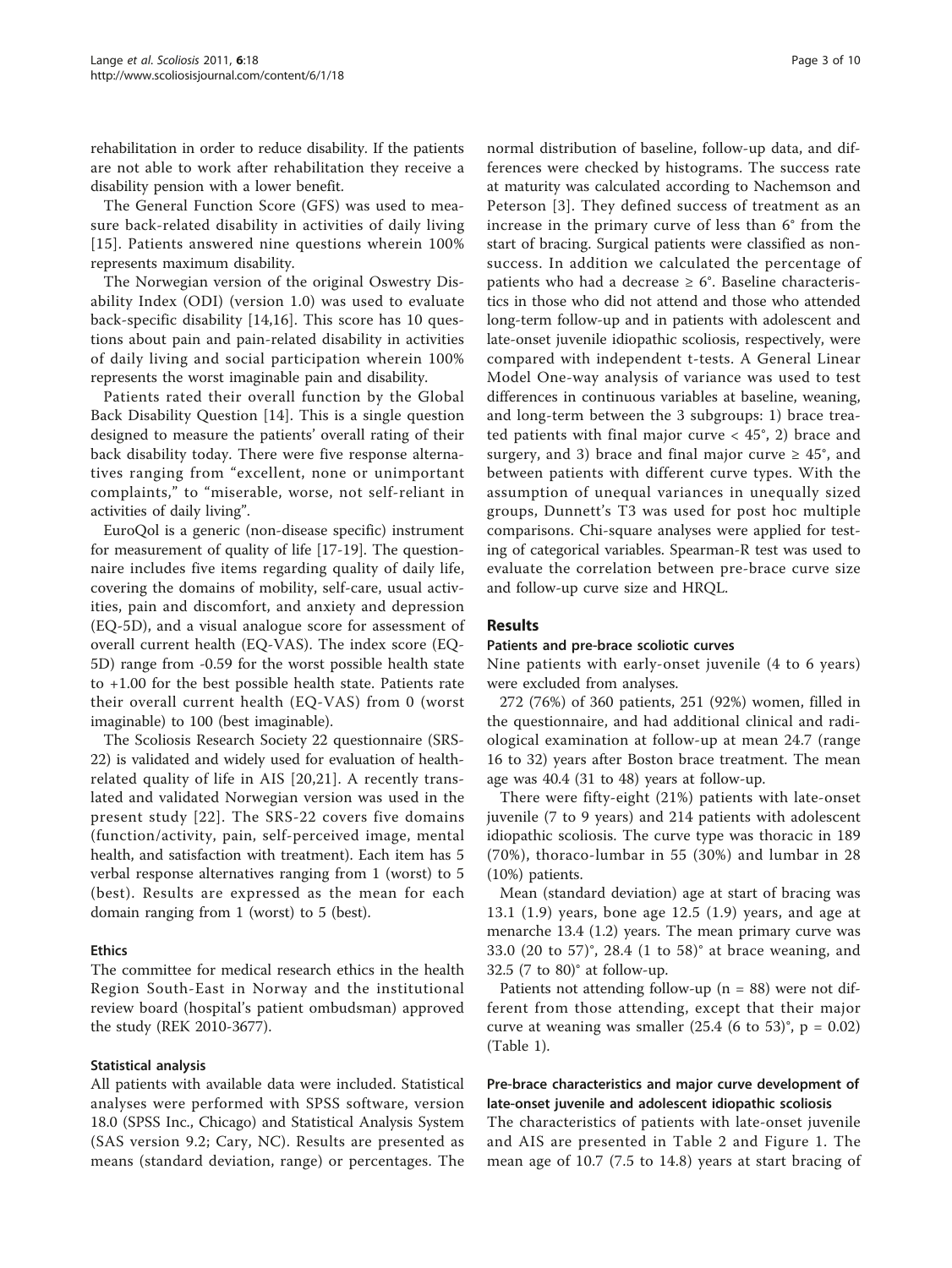#### <span id="page-3-0"></span>Table 1 Baseline characteristics in 272 Boston braced patients

| Characteristic                            | Had long-term<br>follow-up | Did not attend<br>long-term follow-up | p-value |
|-------------------------------------------|----------------------------|---------------------------------------|---------|
|                                           | $n = 272$                  | $n = 88$                              |         |
| Age at start brace treatment (years)      | 13.1(1.9)                  | 12.9(2.3)                             | 0.83    |
| Bone age at start brace treatment (years) | 12.5(1.9)                  | 12.3(2.4)                             | 0.67    |
| Age at menarche (years)                   | 13.4(1.2)                  | 13.3(1.4)                             | 0.61    |
| Age at weaning (years)                    | 15.8(1.5)                  | 15.5(1.7)                             | 0.35    |
| Bone age at weaning (years)               | 15.1(1.3)                  | 14.7(1.7)                             | 0.20    |
| Major curve at start brace treatment (°)  | 33.0(7.0)                  | 32.4(8.0)                             | 0.41    |
| Major curve at weaning (°)                | 28.4 (10.4)                | 25.4(9.7)                             | 0.02    |
| Age at operation (years)                  | 15.8(1.9)                  | 16.1(1.4)                             | 0.80    |

Values are means (standard deviation).

patients with late-onset juvenile idiopathic scoliosis, was significantly ( $p < 0.001$ ) lower than the age of patients with AIS (13.8 (10.7 to 17.0) years). The corresponding values for estimated maturation by skeletal age assessments at start of treatment were 10.5 (2.0) and 13.1 (1.4) ( $p < 0.001$ ). The late-onset juvenile versus adolescent patients stopped bracing significantly ( $p < 0.001$ ) earlier (Table 2), but the major curves in patients with late-onset juvenile and AIS were not different, neither at start bracing, weaning nor at long-time follow-up (Figure 1).

# Pre-brace characteristics and major curve development in patients treated with brace, brace and surgery, and in brace treated patients with curve size  $\geq 45^{\circ}$

The primary scoliotic curves were significantly ( $p <$ 0.001) larger at start bracing and at weaning in the later operated patients, with a mean value of 39.8 (28 to 57)° and 46.0 (34 to 58)°, respectively (Table [3](#page-4-0)). In braced patients who had a major curve  $\geq 45^{\circ}$  at follow-up, the

Table 2 Baseline characteristics in 272 Boston braced patients with late-onset juvenile or adolescent idiopathic scoliosis at mean follow-up of 24.7 years

| Characteristic                                     | Adolescent<br>$n = 214$ | Late-<br>onset<br>$n = 58$ | p-<br>value |
|----------------------------------------------------|-------------------------|----------------------------|-------------|
| Age at start of brace treatment<br>(years)         | 13.8(1.3)               | 10.7(1.9)                  | < 0.001     |
| Bone age at start brace treatment<br>(years)       | 13.1(1.4)               | 10.5(2.0)                  | < 0.001     |
| Age at menarche (years)                            | 13.2(1.1)               | 13.2(1.1)                  | 0.22        |
| Age at weaning (years)                             | 16.1(1.1)               | 14.5(1.8)                  | < 0.001     |
| Bone age at weaning (years)                        | 15.4(1.0)               | 14.4(1.7)                  | < 0.001     |
| Major curve at start brace treatment<br>$^{\circ}$ | 33.3(6.9)               | 31.9(7.1)                  | 0.18        |
| Major curve at weaning (°)                         | 29.0 (10.0)             | 26.3 (11.8)                | 0.09        |
| Age at operation (years)                           | 15.4(1.8)               | 14.4(1.9)                  | 0.22        |
| Major curve at long-time follow-up<br>$^{\circ}$   | 33.0 (12.7)             | 30.4 (12.9)                | 0.17        |

Values are means (standard deviation).

mean primary curves of 37.6 (21 to 48)° at baseline and 37.3 (10 to 46) $^{\circ}$  at weaning were significantly (p < 0.001) increased compared to the cohort mean, and at start bracing the primary curve was not different from the subgroup which later had surgery.

The major curve development is shown in Figure [2](#page-4-0). Thirty-five patients, 32 (13%) of the 247 treated with brace, and in addition 3 (12%) of the 25 treated with brace and surgery had a major curve of  $\geq 45^{\circ}$  at followup. The curve exceeded 60° in 9 patients, including 2 who had surgery. The success rate according to curve size progression of  $< 6^{\circ}$  was 89% at weaning and 69% at long-term, while seventy-two (26%) patients had a decrease in curve size  $\geq 6^{\circ}$  (range 6-24)°.

Surgical correction after bracing was performed in twenty-five (9%) patients. Eighteen were operated within one year after weaning. Thirteen had Harrington instrumentation, 8 had Cotrel-Dubousset, and 4 had Harry-Luque. Four patients were re-operated, while one patient had two re-operations. The surgically treated patients

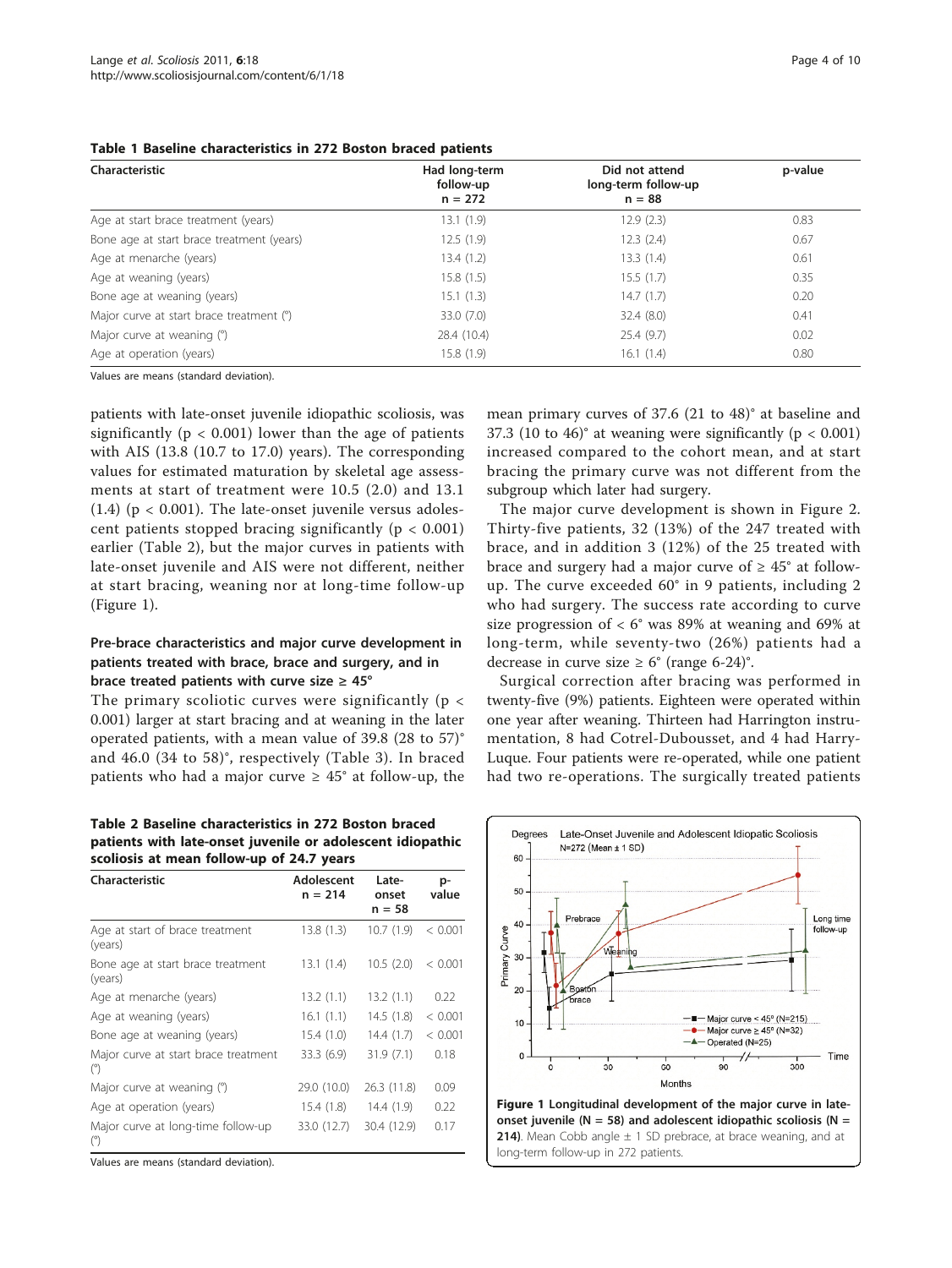| Characteristic                            | <b>Brace</b><br>$n = 215$ | <b>Brace and surgery</b><br>$n = 25$ | Brace and major curve $\geq 45^{\circ}$ at follow-up<br>$n = 32$ |
|-------------------------------------------|---------------------------|--------------------------------------|------------------------------------------------------------------|
| Age at start of brace treatment (years)   | 13.2(1.8)                 | $11.4 (2.3)***$                      | 13.8(1.4)                                                        |
| Bone age at start brace treatment (years) | 12.7(1.8)                 | $10.7 (2.1)$ ***                     | 12.9(1.1)                                                        |
| Age at menarche (years)                   | 13.3(1.2)                 | 13.8(1.0)                            | $13.9(1.2)^{*}$                                                  |
| Age at weaning (years)                    | 15.8(1.4)                 | $14.4$ $(1.6)$ ***                   | $16.6(1.5)$ **                                                   |
| Bone age at weaning (years)               | 15.3(1.1)                 | 13.9 (1.8)***                        | 15.4(1.2)                                                        |
| Major curve at start brace treatment (°)  | $31.6(6.1)$ ***           | 39.8(8.3)                            | 37.6(6.5)                                                        |
| Major curve at weaning (°)                | $25.1 (8.2)$ ***          | 46.0 $(7.1)$ ***                     | 37.3 (7.0)***                                                    |
| Age at operation (years)                  |                           | 15.8(2.8)                            |                                                                  |
| Major curve at long-time follow-up (°)    | 29.2(9.4)                 | 32.0 (12.9)                          | 55.0 (8.7)***                                                    |

<span id="page-4-0"></span>Table 3 Baseline characteristics in 272 Boston braced patients with late-onset juvenile or adolescent idiopathic scoliosis at mean follow-up of 24.7 years

Values are means (standard deviation).

\*\*\* Significantly different from the other 2 groups (p < 0.001)

\*\* Significantly different from the Brace group ( $p < 0.005$ )

 $*$  Significantly different from the Brace group ( $p < 0.05$ )

were significantly ( $p < 0.001$ ) younger both chronologically and in maturation at the start of bracing, with a mean age of 11.4 (2.3) and 10.7 (2.1) years, respectively (Table 3).

# Socio-demographics and Health Related Quality of Life at follow-up

Work status was full-time in 76% and part-time in 10%. Full-time disability pension was taken by 6%, rehabilitation by 1%, sick leave by 2%, while 2% were students or homemakers, respectively. 87% had delivered a baby, 50% had back pain in pregnancy. Twenty-eight percent considered their back as excellent, 41% good, 26% fair, 5% poor (including 1 patient who considered his back as



miserable). The mean (standard deviation) GFS was 7.4 (10.8), ODI 9.3 (11.0), EQ-5D 0.82 (0.2), EQ-VAS 77.6 (17.8), SRS-22: pain 4.1 (0.8), mental health 4.1 (0.6), selfimage 3.7 (0.7), function 4.0 (0.6), satisfaction with treatment 3.7 (1.0). Figure 3 shows a box-plot of SRS-scores.

We did not find a difference in socio-demographic characteristics and HRQL-scores at long-term of patients with late-onset juvenile and adolescent scoliosis.

Results in patients without and with surgery and braced only patients with curves  $\geq 45$  ° are presented in Table [4](#page-5-0). Significantly ( $p < 0.05$ ) more surgical patients were smoking and had changed their job compared with the other groups, while fewer patients with a large major curve at long-term were married (Table [4\)](#page-5-0). Results for ODI, EQ-5D, EQ-VAS, and the SRS-22

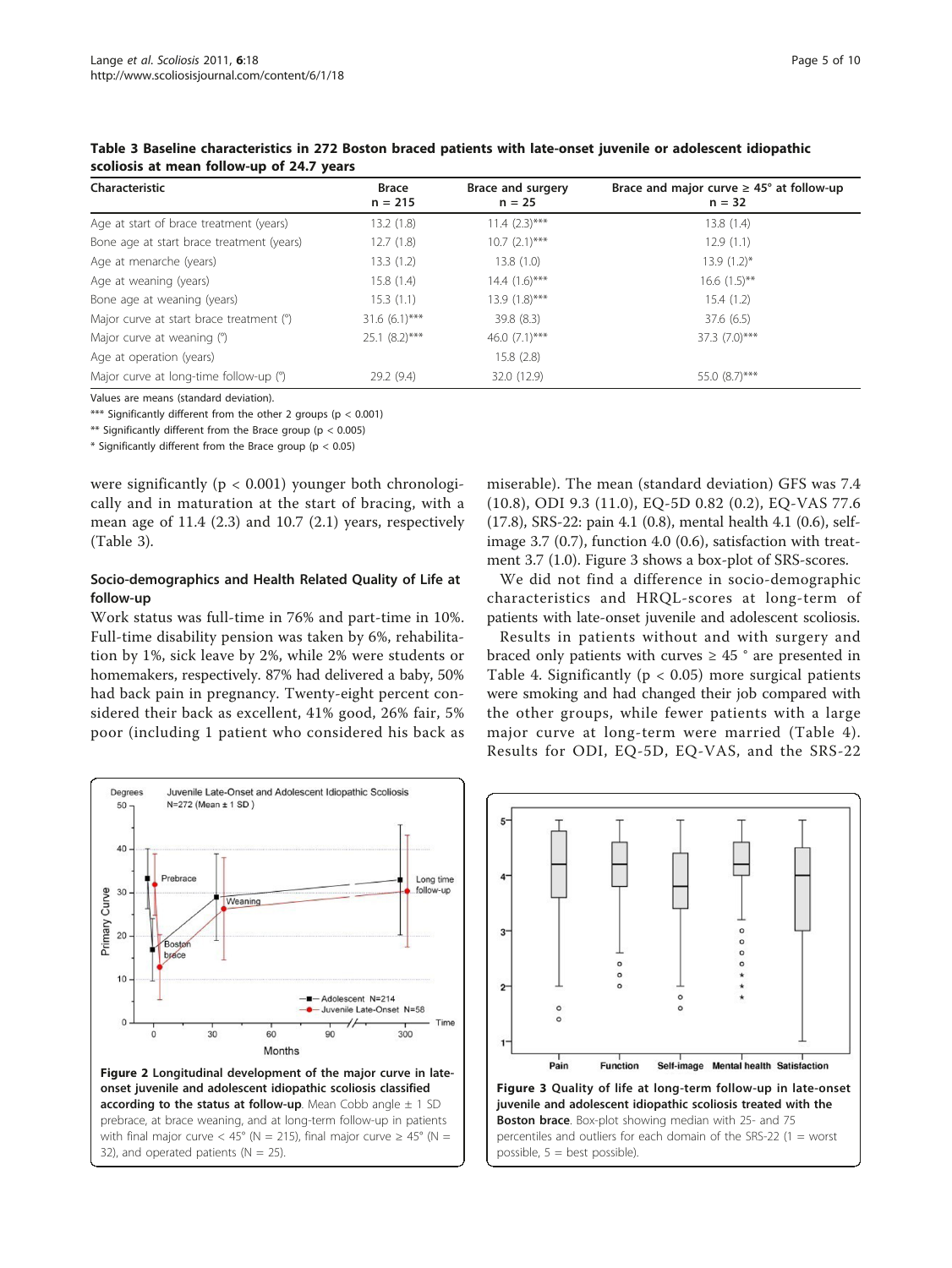| Characteristic                                 | <b>Brace only</b><br>$N = 215$ | Brace and surgery<br>$N = 25$ | Brace and major curve $\geq 45^{\circ}$ at follow-up<br>$n = 32$ |
|------------------------------------------------|--------------------------------|-------------------------------|------------------------------------------------------------------|
| Educational level                              |                                |                               |                                                                  |
| Primary school (9 year)                        | 6                              | 9                             | 7                                                                |
| High school (12 year)                          | 18                             | 26                            | 32                                                               |
| University college                             | 76                             | 66                            | 61                                                               |
| Work status                                    | 78                             | 64                            | 72                                                               |
| Working full time                              | 9                              | 16                            | 9                                                                |
| Working part-time                              | 2                              | 4                             | $\Omega$                                                         |
| Student                                        | 2                              | 4                             | 0                                                                |
| Homemaker                                      | 2                              | 0                             | 0                                                                |
| On sick leave                                  |                                | 4                             | 4                                                                |
| Rehabilitation                                 | 6                              | 8                             | 15                                                               |
| Disability pension                             |                                |                               |                                                                  |
| Changed job because of back pain or disability | 26                             | $46*$ ¤                       | 27                                                               |
| Scoliosis influenced my choice of              | 29                             | 42                            | 44                                                               |
| education and job                              | 32                             | 33                            | 48                                                               |
| Comorbidity                                    | 17                             | $42*$ ¤                       | 19                                                               |
| Smoking                                        | 84                             | 72                            | 63#                                                              |
| Married/living together                        |                                |                               |                                                                  |
| Born children ( $n = 259$ )                    | 87                             | 91                            | 86                                                               |
| Pain in pregnancy ( $n = 225$ )                | 50                             | 53                            | 50                                                               |

<span id="page-5-0"></span>Table 4 Socio-demographic characteristics in 272 Boston braced patients with late-onset juvenile or adolescent idiopathic scoliosis at mean follow-up of 24.7 years

Percentages are given.

Brace compared with brace and surgery: \* p < 0.05

Brace compared with brace and major curve  $\geq 45^{\circ}$ : # p < 0.05

Brace and surgery compared with brace and major curve  $\geq 45^{\circ}$ : $\alpha$  p < 0.05

domains physical function and self-image were significantly ( $p < 0.05$ ) worse in surgical patients, compared with a large major curve, Table [5.](#page-6-0) Self-image was significantly worse in braced only patients with curve size  $\geq$  $45^{\circ}$  compared with those with curve size <  $45^{\circ}$ . The five domains of EuroQol are shown in Figure [4.](#page-7-0) Significantly ( $p < 0.01$ ) more patients with a major curve  $\geq 45^{\circ}$  or surgery reported moderate and severe pain.

We did not find a difference in HRQL-scores in patients with a thoracic, thoraco-lumbar, or lumbar major curve. Results in males were not different from females. The major pre-brace curve correlated (Spearman R) moderately with the final major curve  $(r = 0.46)$ , while none of the correlations between the major prebrace curve and the SRS-domains reached r > 0.10. The SRS-domains were better correlated: pain and function  $(r = 0.79)$ ; self-image and function  $(r = 0.71)$ ; self-image and pain ( $r = 0.67$ ); and mental health and function ( $r =$ 0.57); self-image and satisfaction  $(r = 0.42)$ ; pain and mental health ( $r = 0.39$ ); pain and satisfaction ( $r = 0.37$ ), except mental health and satisfaction  $(r = 0.12)$ .

### **Discussion**

Results at mean 24.7 years after treatment with Boston brace for AIS are in agreement with previous studies on bracing [\[8,23](#page-8-0)]. Curve progression was  $< 6^{\circ}$  in 69% of the patients and the average major curve size was almost identical to the pre-brace curve. The percentage that had later surgery was in the lower range compared with a recently published systematic review reporting that the percentage of brace treated patients with later surgery ranges from 1% to 43% [[24](#page-8-0)]. HRQL was slightly worse in operated patients, but these patients had larger curves at weaning. About half of them were operated with Harrington instrumentation, but any inference about the results of current methods of surgery for idiopathic scoliosis cannot be made from the results of the present study. Our results are slightly different from Weigert et al. [[10](#page-8-0)], who reported better post-treatment self-image and satisfaction in surgical patients, but results are not directly comparable because most patients had Cotrel-Dubousset instrumentation and follow-up was much shorter. However, previous studies have reported that HRQL at long-term follow-up after Harrington instrumentation for AIS is comparable with the normal population [\[25,26\]](#page-8-0).

Except for self-image and the pain domain on Euro-Qol the reported HRQL was not related to curve size at follow-up. Some of the patients with large curves at follow-up had refused surgery, but most braced only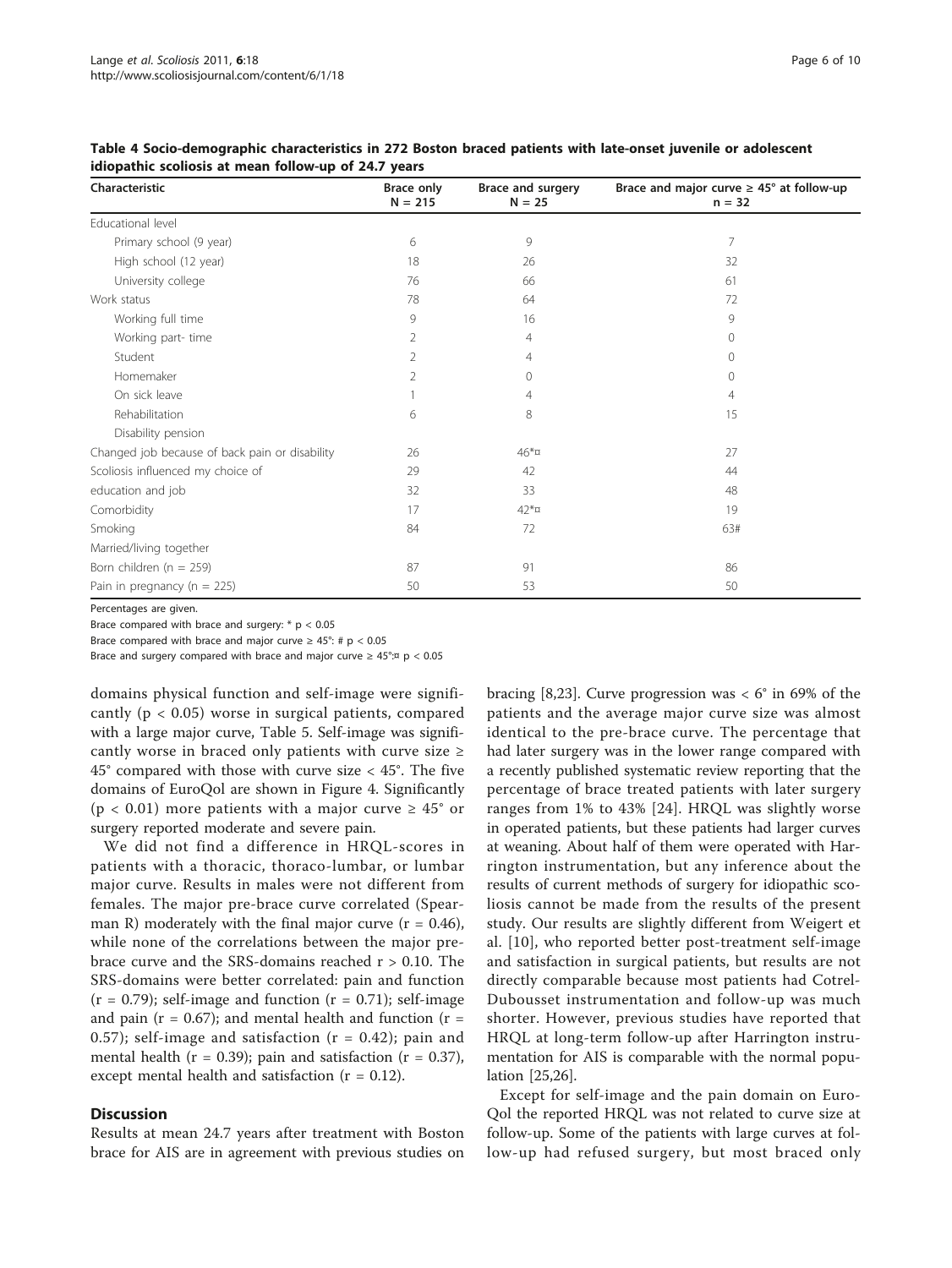| Outcome                        | <b>Brace</b><br>$n = 215$ | Brace and surgery<br>$n = 25$ | Brace and major curve $\geq 45^{\circ}$ at follow-up<br>$n = 32$ |
|--------------------------------|---------------------------|-------------------------------|------------------------------------------------------------------|
| Global Back Question           | 32                        | $\overline{4}$                | 22                                                               |
| Excellent                      | 41                        | 56                            | 34                                                               |
| Good                           | 23                        | 36                            | 34                                                               |
| Fair                           | 5                         | $\overline{4}$                | 6                                                                |
| Poor                           |                           |                               |                                                                  |
| General Function Score (0-100) | 6.4(10.3)                 | 12.2(14.1)                    | 11.1(17.5)                                                       |
| Oswestry Disability Index      |                           |                               |                                                                  |
| $(0-100)$                      | 8.0(10.8)                 | $17.0$ $(15.0)^*$             | 12.6(15.3)                                                       |
| EQ - 5D (-0.5 to 1.0)          | 0.83(0.19)                | $0.66$ $(0.31)^*$             | 0.73(0.27)                                                       |
| $EQ - VAS (0-100)$             | 80.0 (16.6)               | 69.2 $(18.4)^*$               | 72.0 (21.4)                                                      |
| SRS-22 (1-5)                   |                           |                               |                                                                  |
| Pain                           | 4.1(0.8)                  | 3.6(1.0)                      | 4.0(0.8)                                                         |
| Physical function              | 4.1 $(0.6)$               | 3.6 $(0.8)$ *                 | 3.9(0.9)                                                         |
| Mental health                  | 4.1(0.6)                  | 3.9(0.7)                      | 4.2(0.7)                                                         |
| Self-image                     | 3.8(0.7)                  | $3.4(0.8)$ *                  | $3.3(0.8)$ ##                                                    |
| Satisfaction                   | 3.7(1.0)                  | 3.8(0.7)                      | 3.3(1.1)                                                         |

<span id="page-6-0"></span>Table 5 Results in 272 Boston braced patients with late-onset juvenile or adolescent idiopathic scoliosis at mean follow-up of 24.7 years

Percentages or means (standard deviations) are given.

Brace compared with brace and surgery:  $* p < 0.05$ 

Brace compared with brace and major curve  $\geq 45^{\circ}$ : ## p < 0.01

patients had a curve size  $<$  45 $^{\circ}$  at maturity with an average of 37.3°.

Results suggest that average curve progression and HRQL are satisfactory at long-term, although a higher percentage of patients report moderate and severe pain and discomfort and difficulties with usual activities as compared with 40-49 year old women in the United Kingdom national questionnaire survey using the EQ-5D questionnaire [[27](#page-8-0)]. They reported that the population percentage reporting any problem in this age and gender category was 11% for mobility, 4% for self-care, 12% for usual activity, 27.5% for pain and discomfort, and 21% for anxiety and depression. Figure [4](#page-7-0) shows that from 60 to 90% of the patients in the present study reported to have either moderate or severe pain. Although the average SRS-22 pain score was low and that the three response alternatives for EQ pain and discomfort do not allow for reporting some or occasional pain, the present study indicates that the majority of patients with idiopathic scoliosis are not pain free at long-term. Despite some pain, most patients have little functional limitations and are working.

The design of the present study does not allow for causal inference. With the lack of control group and a randomized design we cannot exclude that curve development and HRQL would have been in the same range without bracing. The results of one prospective study that included a control group and one randomised trial that compared soft and rigid braces suggest an advantage of bracing on curve progression [[3](#page-8-0),[28\]](#page-9-0). Nevertheless, based on these studies, a recent Cohrane systematic review concluded that there is very low evidence in favour of using braces [[1\]](#page-8-0). Results from ongoing randomized controlled trials are expected to improve the knowledge in this field [[29](#page-9-0),[30](#page-9-0)]. Because both bracing and surgery is demanding for the adolescent girl, the long-term prognosis in untreated patients must be considered including curve progression, HRQL, and costs. Recently, Danielsson et al. compared longterm outcome after bracing and observation only [[31](#page-9-0)]. They found no difference in curve progression and long-term HRQL, but the cohorts were different at baseline regarding the number of patients who had an observed curve progression of  $> 5^{\circ}$ . According to their conclusion many patients with idiopathic scoliosis are over-treated, and if bracing is limited to patients with documented curve progression the number who are possibly over-treated will be reduced.

Our results are in agreement with Aulisa et al. reporting that conservative treatment does not severely impact on HRQL in AIS patients [[32\]](#page-9-0). However, results are not directly comparable because they included much younger patients (mean age 15.4 years at follow-up) and applied different braces. Thus, they evaluated the effects of brace treatment in young adolescents while the patients in the present study were middle aged. We cannot exclude that bracing had negative impact on some patients, and the scores for satisfaction with treatment suggest that bracing was demanding, but we did not find a negative impact on mental health at long-term. In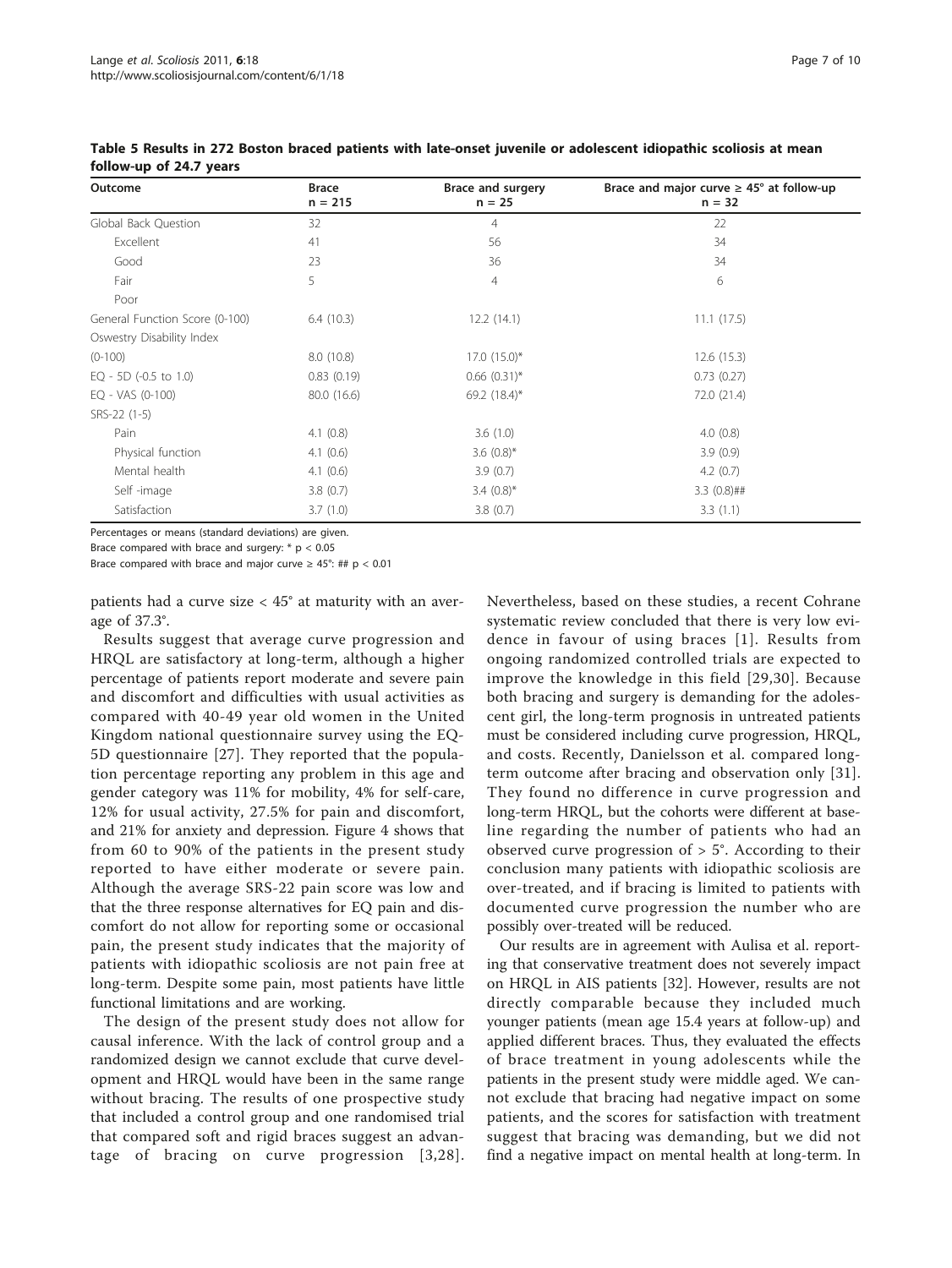<span id="page-7-0"></span>

contrast with the results in the current study, Aulisa et al. reported better results in boys.

The percentage reporting pain during pregnancy is comparable to women without AIS and in agreement with the results of a large previously published casecontrol study [\[5](#page-8-0)]. Questions about pregnancy and delivery are often raised in AIS. In agreement with previous studies our results indicate that patients can be reassured that scoliosis does not affect pregnancy or delivery.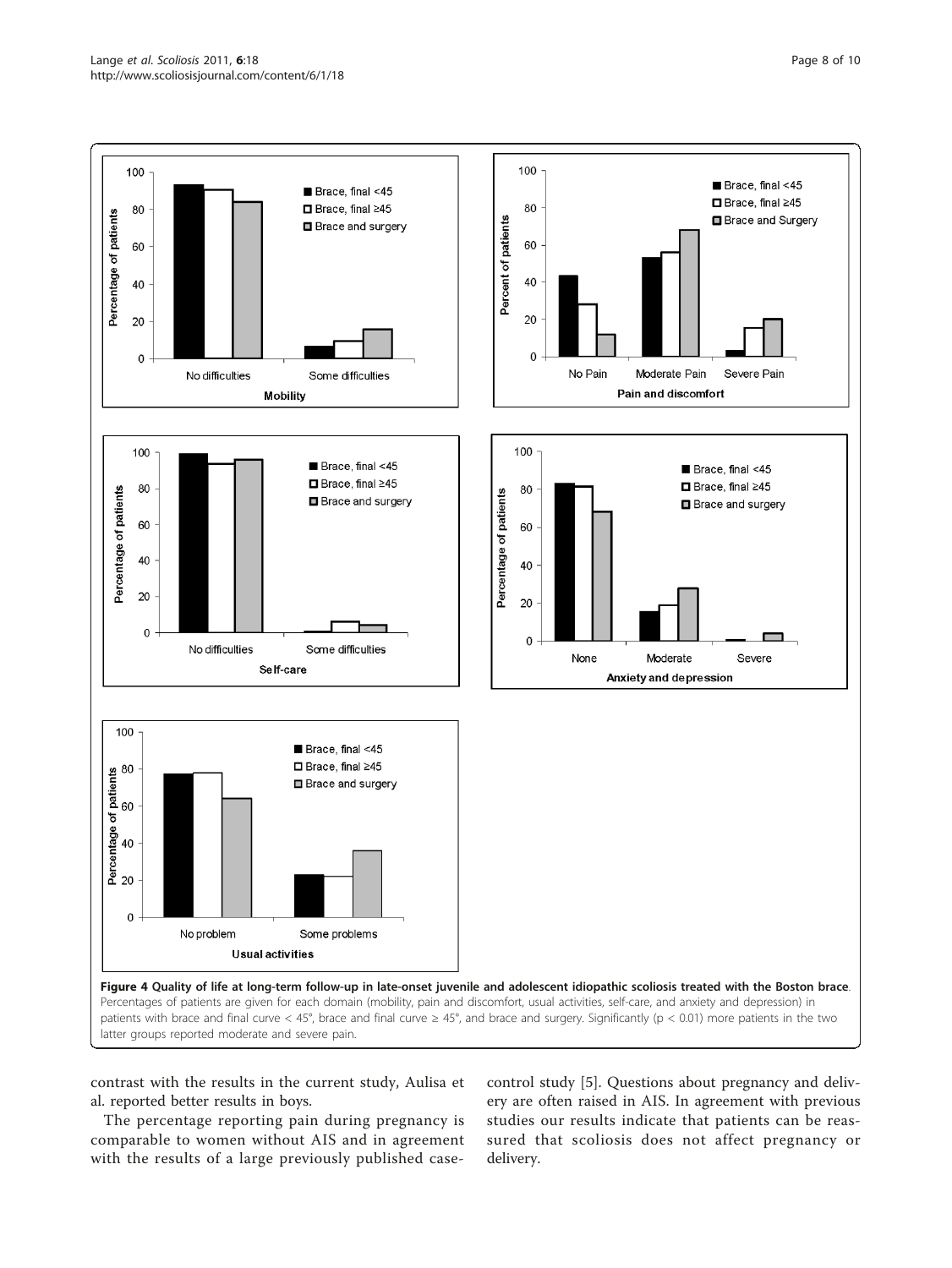<span id="page-8-0"></span>A meta-analyses concluded that bracing is effective, but slightly less effective in patients with juvenile onset [[33\]](#page-9-0). The present study did not include patients with early-juvenile onset, but there was no difference in curve development during bracing or at long-term or in HRQL at long-term between patients with late-juvenile and adolescent onset. Thus, similar results should be expected in these groups.

# Conclusion

We conclude that long-term results were satisfactory in most of 272 patients with late-onset juvenile and AIS treated with Boston brace in average 24.7 years earlier. Nine percent had surgery and 13% had curve progression to  $\geq 45^{\circ}$  at follow-up. HRQL was slightly decreased in these patients, SRS-22 scores for self-image was significantly lower in both groups. Self-report indicates that future patients can be reassured that scoliosis does not affect pregnancy and delivery, and that most patients are expected to work and have HRQL in the normal range at long-term.

# Funding

The study was supported by grants from the Sophies Minde AS Foundation.

#### Acknowledgements

We with like to thank the patients, engineer Per Ludvigsen for help with the graphical illustrations and secretary Tonje Midtsveen who coordinated all follow-up consultations

#### Authors' contributions

JEL designed the study, collected all the data at baseline, and contributed to collection and interpretation of data at long-term follow up as well as manuscript drafting. HS contributed to the design of the study, collection and interpretation of data, and carried out the data analyses and manuscript drafting. RG carried out all the radiological measurements at long-term follow-up. JIB contributed to the design of the long-term follow-up, collection and interpretation of data, carried out the data analyses, and wrote the manuscript. All authors read and approved the final manuscript.

#### Competing interests

The authors declare that they have no competing interests.

Received: 23 June 2011 Accepted: 31 August 2011 Published: 31 August 2011

#### References

- 1. Negrini S, Minozzi S, Bettany-Saltikov J, Zaina F, Chockalingam N, Grivas TB, Kotwicki T, Maruyama T, Romano M, Vasiliadis ES: [Braces for Idiopathic](http://www.ncbi.nlm.nih.gov/pubmed/20461027?dopt=Abstract) [Scoliosis in Adolescents.](http://www.ncbi.nlm.nih.gov/pubmed/20461027?dopt=Abstract) Spine 2010, 35:1285-1293.
- 2. Wong MS: [Re: Wong MS, Cheng JC, Lam TP, et al. The effect of rigid](http://www.ncbi.nlm.nih.gov/pubmed/19050591?dopt=Abstract) [versus flexible spinal orthosis on the clinical efficacy and acceptance of](http://www.ncbi.nlm.nih.gov/pubmed/19050591?dopt=Abstract) [the patients with adolescent idiopathic scoliosis. Spine 2008;33:1360-5.](http://www.ncbi.nlm.nih.gov/pubmed/19050591?dopt=Abstract) [Reply.](http://www.ncbi.nlm.nih.gov/pubmed/19050591?dopt=Abstract) Spine 2008, 33:2837-2838.
- 3. Nachemson AL, Peterson LE: [Effectiveness of treatment with a brace in](http://www.ncbi.nlm.nih.gov/pubmed/7782353?dopt=Abstract) [girls who have adolescent idiopathic scoliosis. A prospective, controlled](http://www.ncbi.nlm.nih.gov/pubmed/7782353?dopt=Abstract) [study based on data from the Brace Study of the Scoliosis Research](http://www.ncbi.nlm.nih.gov/pubmed/7782353?dopt=Abstract) [Society.](http://www.ncbi.nlm.nih.gov/pubmed/7782353?dopt=Abstract) J Bone Joint Surg Am 1995, 77:815-822.
- 4. Danielsson AJ, Nachemson AL: [Radiologic findings and curve progression](http://www.ncbi.nlm.nih.gov/pubmed/11242379?dopt=Abstract) [22 years after treatment for adolescent idiopathic scoliosis: comparison](http://www.ncbi.nlm.nih.gov/pubmed/11242379?dopt=Abstract)

[of brace and surgical treatment with matching control group of straight](http://www.ncbi.nlm.nih.gov/pubmed/11242379?dopt=Abstract) [individuals.](http://www.ncbi.nlm.nih.gov/pubmed/11242379?dopt=Abstract) Spine 2001, 26:516-525.

- 5. Danielsson AJ, Nachemson AL: [Childbearing, curve progression, and](http://www.ncbi.nlm.nih.gov/pubmed/11458150?dopt=Abstract) [sexual function in women 22 years after treatment for adolescent](http://www.ncbi.nlm.nih.gov/pubmed/11458150?dopt=Abstract) [idiopathic scoliosis: a case-control study.](http://www.ncbi.nlm.nih.gov/pubmed/11458150?dopt=Abstract) Spine 2001, 26:1449-1456.
- Danielsson AJ, Nachemson AL: [Back pain and function 22 years after](http://www.ncbi.nlm.nih.gov/pubmed/14501917?dopt=Abstract) [brace treatment for adolescent idiopathic scoliosis: a case-control study](http://www.ncbi.nlm.nih.gov/pubmed/14501917?dopt=Abstract)[part I.](http://www.ncbi.nlm.nih.gov/pubmed/14501917?dopt=Abstract) Spine 2003, 28:2078-2085.
- 7. Danielsson AJ, Hasserius R, Ohlin A, Nachemson AL: [A prospective study of](http://www.ncbi.nlm.nih.gov/pubmed/17873811?dopt=Abstract) [brace treatment versus observation alone in adolescent idiopathic](http://www.ncbi.nlm.nih.gov/pubmed/17873811?dopt=Abstract) [scoliosis: a follow-up mean of 16 years after maturity.](http://www.ncbi.nlm.nih.gov/pubmed/17873811?dopt=Abstract) Spine 2007, 32:2198-2207.
- 8. Lange JE, Steen H, Brox JI: [Long-term results after Boston brace](http://www.ncbi.nlm.nih.gov/pubmed/19709435?dopt=Abstract) [treatment in adolescent idiopathic scoliosis.](http://www.ncbi.nlm.nih.gov/pubmed/19709435?dopt=Abstract) Scoliosis 2009, 4:17.
- 9. Benli IT, Ates B, Akalin S, Citak M, Kaya A, Alanay A: [Minimum 10 years](http://www.ncbi.nlm.nih.gov/pubmed/16924553?dopt=Abstract) [follow-up surgical results of adolescent idiopathic scoliosis patients](http://www.ncbi.nlm.nih.gov/pubmed/16924553?dopt=Abstract) [treated with TSRH instrumentation.](http://www.ncbi.nlm.nih.gov/pubmed/16924553?dopt=Abstract) Eur Spine J 2007, 16:381-391.
- 10. Weigert KP, Nygaard LM, Christensen FB, Hansen ES, Bunger C: [Outcome in](http://www.ncbi.nlm.nih.gov/pubmed/16308724?dopt=Abstract) [adolescent idiopathic scoliosis after brace treatment and surgery](http://www.ncbi.nlm.nih.gov/pubmed/16308724?dopt=Abstract) [assessed by means of the Scoliosis Research Society Instrument 24.](http://www.ncbi.nlm.nih.gov/pubmed/16308724?dopt=Abstract) European Spine Journal 2006, 15:1108-1117.
- 11. Weinstein SL, Dolan LA, Cheng JC, Danielsson A, Morcuende JA: [Adolescent idiopathic scoliosis.](http://www.ncbi.nlm.nih.gov/pubmed/18456103?dopt=Abstract) Lancet 2008, 371:1527-1537.
- 12. Kuklo TR, Potter BK, Schroeder TM, O'Brien MF: [Comparison of manual and](http://www.ncbi.nlm.nih.gov/pubmed/16688038?dopt=Abstract) [digital measurements in adolescent idiopathic scoliosis.](http://www.ncbi.nlm.nih.gov/pubmed/16688038?dopt=Abstract) Spine 2006, 31:1240-1246.
- 13. Morrissy RT, Goldsmith GS, Hall EC, Kehl D, Cowie GH: [Measurement of the](http://www.ncbi.nlm.nih.gov/pubmed/2312527?dopt=Abstract) [Cobb angle on radiographs of patients who have scoliosis. Evaluation of](http://www.ncbi.nlm.nih.gov/pubmed/2312527?dopt=Abstract) [intrinsic error.](http://www.ncbi.nlm.nih.gov/pubmed/2312527?dopt=Abstract) J Bone Joint Surg Am 1990, 72:320-327.
- 14. Holm I, Friis A, Storheim K, Brox JI: [Measuring self-reported functional](http://www.ncbi.nlm.nih.gov/pubmed/12698128?dopt=Abstract) [status and pain in patients with chronic low back pain by postal](http://www.ncbi.nlm.nih.gov/pubmed/12698128?dopt=Abstract) [questionnaires. A reliability study.](http://www.ncbi.nlm.nih.gov/pubmed/12698128?dopt=Abstract) Spine 2003, 28:828-833.
- 15. Hagg O, Fritzell P, Romberg K, Nordwall A: [The General Function Score: a](http://www.ncbi.nlm.nih.gov/pubmed/11469730?dopt=Abstract) [useful tool for measurement of physical disability. Validity and reliability.](http://www.ncbi.nlm.nih.gov/pubmed/11469730?dopt=Abstract) Eur Spine J 2001, 10:203-210.
- 16. Fairbank JCT, Davis J, Couper J, O' Brian JP: [Oswestry disability](http://www.ncbi.nlm.nih.gov/pubmed/6450426?dopt=Abstract) [questionnaire.](http://www.ncbi.nlm.nih.gov/pubmed/6450426?dopt=Abstract) Physiotherapy 1980, 66:271-273.
- 17. EuroQolGroup: [EuroQol: A new facility for the measurement of health](http://www.ncbi.nlm.nih.gov/pubmed/10109801?dopt=Abstract) [related quality of life.](http://www.ncbi.nlm.nih.gov/pubmed/10109801?dopt=Abstract) Health Policy 1990, 16:199-208.
- 18. Tosteson ANA: [Preference-based health outcome measures in low back](http://www.ncbi.nlm.nih.gov/pubmed/11124732?dopt=Abstract) [pain.](http://www.ncbi.nlm.nih.gov/pubmed/11124732?dopt=Abstract) Spine 2000, 25:3161-3166.
- 19. Solberg TK, Olsen JA, Ingebrigtsen T, Hofoss D, Nygaard OP: [Health-related](http://www.ncbi.nlm.nih.gov/pubmed/15843969?dopt=Abstract) [quality of life assessment by the EuroQol-5D can provide cost-utility](http://www.ncbi.nlm.nih.gov/pubmed/15843969?dopt=Abstract) [data in the field of low-back surgery.](http://www.ncbi.nlm.nih.gov/pubmed/15843969?dopt=Abstract) Eur Spine J 2005, 14:1000-1007.
- 20. Asher M, Min LS, Burton D, Manna B: [The reliability and concurrent](http://www.ncbi.nlm.nih.gov/pubmed/12544958?dopt=Abstract) [validity of the scoliosis research society-22 patient questionnaire for](http://www.ncbi.nlm.nih.gov/pubmed/12544958?dopt=Abstract) [idiopathic scoliosis.](http://www.ncbi.nlm.nih.gov/pubmed/12544958?dopt=Abstract) Spine 2003, 28:63-69.
- 21. Hashimoto H, Sase T, Arai Y, Maruyama T, Isobe K, Shouno Y: [Validation of](http://www.ncbi.nlm.nih.gov/pubmed/17304124?dopt=Abstract) [a Japanese version of the Scoliosis Research Society-22 Patient](http://www.ncbi.nlm.nih.gov/pubmed/17304124?dopt=Abstract) [Questionnaire among idiopathic scoliosis patients in Japan.](http://www.ncbi.nlm.nih.gov/pubmed/17304124?dopt=Abstract) Spine 2007, 32:E141-E146.
- 22. Adobor RD, Rimeslatten S, Keller A, Brox JI: Repeatability, reliability, and concurrent validity of the scoliosis research society-22 questionnaire and EuroQol in patients with adolescent idiopathic scoliosis. Spine (Phila Pa 1976) 2010, 35:206-209.
- 23. Maruyama T: [Bracing adolescent idiopathic scoliosis: a systematic review](http://www.ncbi.nlm.nih.gov/pubmed/18432436?dopt=Abstract) [of the literature of effective conservative treatment looking for end](http://www.ncbi.nlm.nih.gov/pubmed/18432436?dopt=Abstract) [results 5 years after weaning.](http://www.ncbi.nlm.nih.gov/pubmed/18432436?dopt=Abstract) Disabil Rehabil 2008, 30:786-791.
- 24. Dolan LA, Weinstein SL: [Surgical rates after observation and bracing for](http://www.ncbi.nlm.nih.gov/pubmed/17728687?dopt=Abstract) [adolescent idiopathic scoliosis: an evidence-based review.](http://www.ncbi.nlm.nih.gov/pubmed/17728687?dopt=Abstract) Spine 2007, 32: S91-S100.
- 25. Danielsson AJ, Wiklund I, Pehrsson K, Nachemson AL: [Health-related](http://www.ncbi.nlm.nih.gov/pubmed/11563612?dopt=Abstract) [quality of life in patients with adolescent idiopathic scoliosis: a matched](http://www.ncbi.nlm.nih.gov/pubmed/11563612?dopt=Abstract) [follow-up at least 20 years after treatment with brace or surgery.](http://www.ncbi.nlm.nih.gov/pubmed/11563612?dopt=Abstract) Eur Spine J 2001, 10:278-288.
- 26. Padua R, Padua S, Aulisa L, Ceccarelli E, Padua L, Romanini E, Zanoli G, Campi A: [Patient outcomes after Harrington instrumentation for](http://www.ncbi.nlm.nih.gov/pubmed/11389396?dopt=Abstract) [idiopathic scoliosis: a 15- to 28-year evaluation.](http://www.ncbi.nlm.nih.gov/pubmed/11389396?dopt=Abstract) Spine 2001, 26:1268-1273.
- 27. Kind P, Dolan P, Gudex C, Williams A: [Variations in population health](http://www.ncbi.nlm.nih.gov/pubmed/9529408?dopt=Abstract) [status: results from a United Kingdom national questionnaire survey.](http://www.ncbi.nlm.nih.gov/pubmed/9529408?dopt=Abstract) BMJ 1998, 316:736-741.